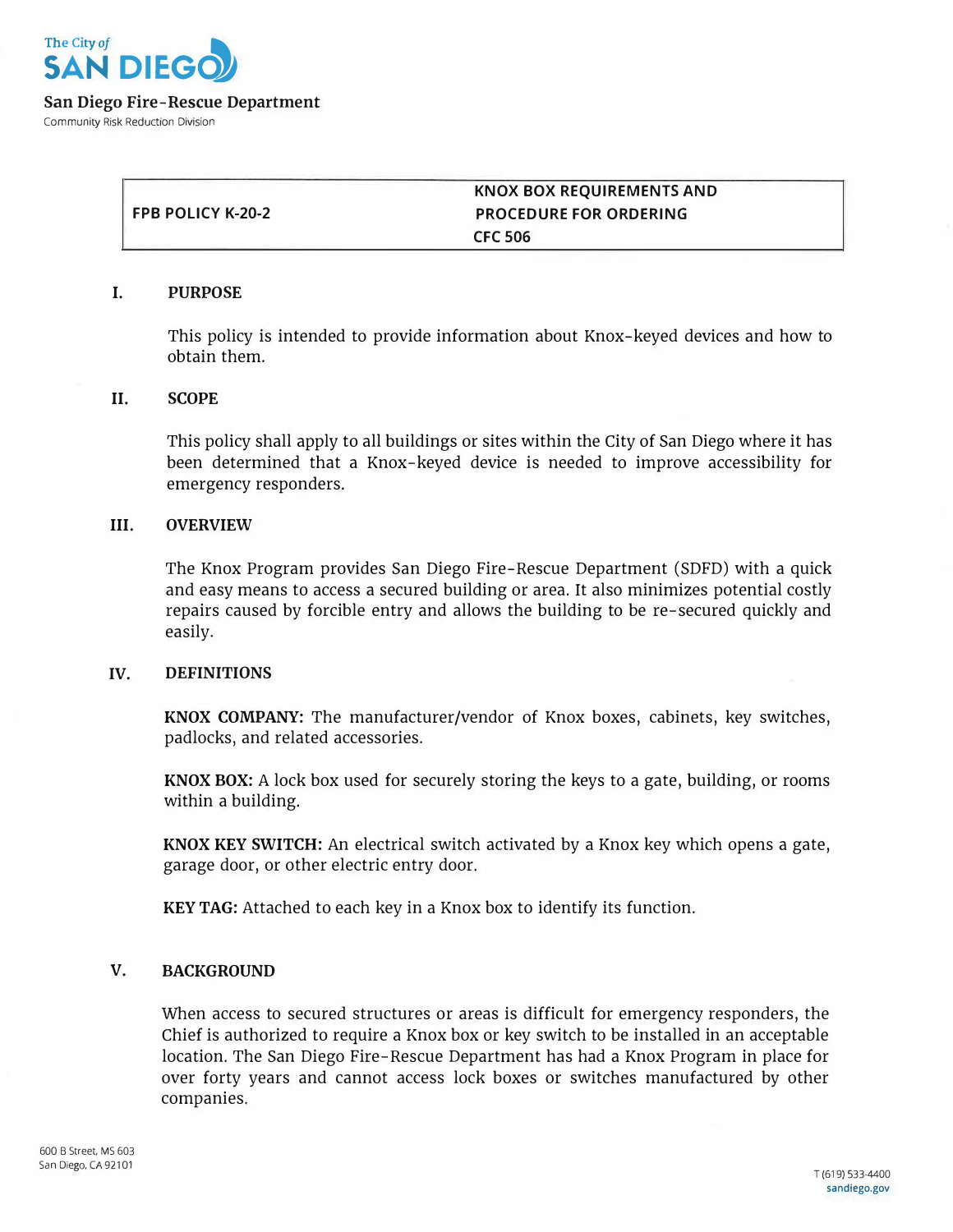

FPB POLICY K-20-1 Page 2 of 4

#### VI. **HOW TO ORDER**

Once the need for a Knox box or other Knox product has been established, the customer will be given this policy and a Knox Product Authorization Order Form with price list, a SDFD Knox Product Application Form and ordering instructions. These will be given to the customer by the Knox Program Coordinator. This information can be sent by email upon request or accessed on the SDFD web site.

The customer should review this information and select a model number on the order form. If the customer needs assistance in selecting the appropriate product, he/she may contact the Knox Program Coordinator for assistance. Once the selection has been made, the completed SDFD Knox Product Application Form, the completed Knox Authorization Order Form and a check payable to "The City Treasurer" for a one time City processing and inspection fee shall be submitted to the Knox Program Coordinator for each install address, via US mail, or it can be dropped off at the SDFD receptionist. Once processed and approved, the applicant will receive via email the signed, approved Knox Authorization Order Form and a receipt for the City processing and inspection fee. The approved Knox Authorization Order Form is now ready to send to The Knox Company with your payment and order form. The Knox Company will ship your order directly to the address specified on the order form.

#### VII. **INSTALLATION/LOCATION**

It is the customer's responsibility to ensure that Knox products are installed securely in an approved location and manner. Knox boxes may need to be anchored to the building with lag bolts, recessed into plaster or stucco, or welded to metal fences, posts, or gates.

One Fire-Rescue Department reflective alert decal is included with each Knox box. The decal is to be mounted by Fire Department Personnel only. This reflective decal alerts fire companies as to the presence of a Knox box.

Knox boxes are to be installed within 10 feet of the main entrance to the building at a height not to exceed SEVEN (7) FEET ABOVE FINISHED GRADE MEASURED FROM THE TOP OF THE BOX (BUT PREFERABLY AT FIVE (5) FEET). This height has proven to be ideal since it enables fire crews to access the Knox box quickly without the delay of setting up a ladder. Also, seven feet is high enough to discourage the idly curious. Other locations may be considered on a case-by-case basis.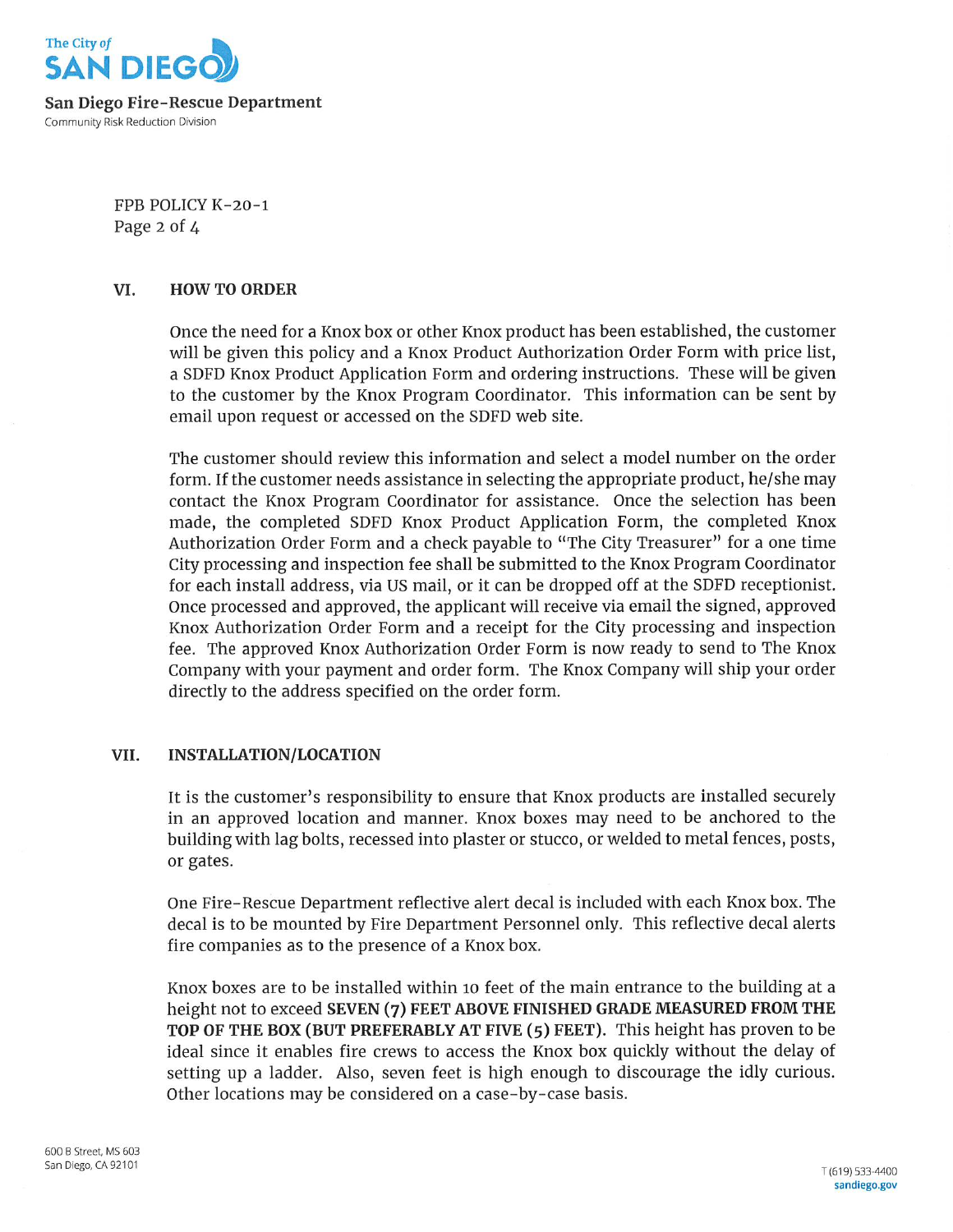

FPB POLICY K-20-1 Page 3 of 4

> Knox key switches should be installed by an electrician familiar with these devices. The preferred location for mounting a key switch is at the gate control head, or adjacent to the gate or door entry keypad.

#### VIII. **KEYS IN KNOX BOXES**

Every key placed in a Knox box shall be identified with a sturdy tag. Each set of keys shall be grouped together on a key ring. The keys being installed will be at the discretion of the customer, but they should be selected bearing in mind the access needs of responding fire companies. Some keys typically placed in Knox boxes include: MAIN ENTRANCE, GRAND MASTER, ELEVATOR CONTROL, MECHANICAL ROOM, FIRE ALARM PANEL, ELECTRICAL ROOM, AND ROOF ACCESS.

### IX. **LOCK UP OF KNOX BOX**

Knox boxes are shipped to the customer in the OPEN position. After the box has been installed, the customer must contact the Knox Box Coordinator to request a lockup/final inspection appointment. All keys should be tagged and ready for placement in the Knox box upon arrival for the lock-up/final inspection.

Note: The customer shall notify the Fire-Rescue Department and provide the new key where a lock is changed or rekeyed. The key to such lock shall be secured in the key box.

### X. **TESTING OF KEY SWITCH**

After a key switch has been installed, the customer must contact the Knox Program Coordinator to request an appointment to ensure that the key switch was installed and working properly. The customer does not need to be present for this test. If the key switch fails to operate, the customer will be contacted to have the necessary repairs made.

#### XI. **NUMBER OF KEY SETS REQUIRED**

More than one set of keys is often required, especially in larger buildings. These extra sets are needed for the additional fire companies subsequently arriving at the same address. The following guidelines for number of key sets shall be followed:

| 1-2 story building: | 1 set of keys | 3200 Series |
|---------------------|---------------|-------------|
| 3-4 stories:        | 2 sets        | 3200 Series |